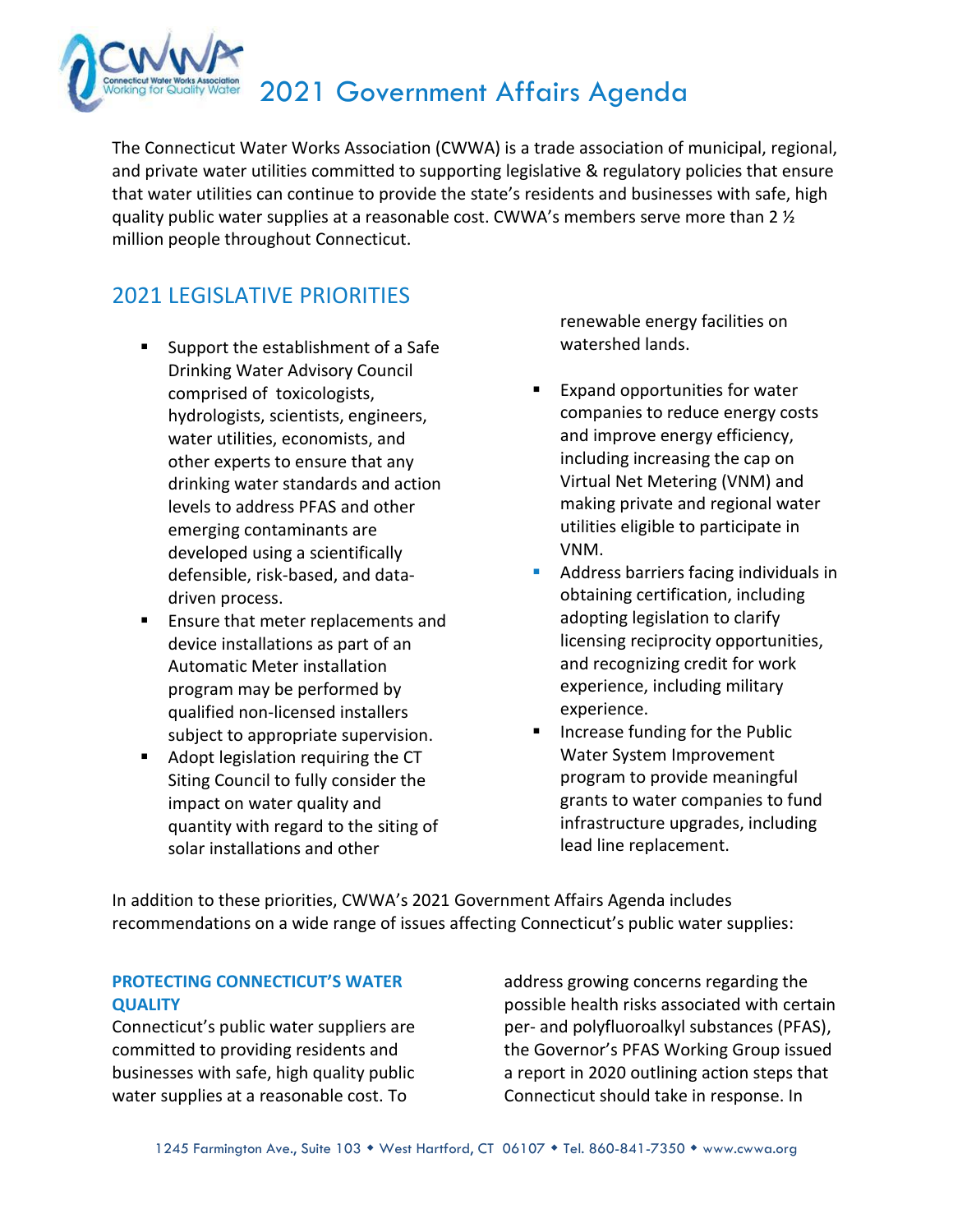addition, U.S. EPA, which had previously delayed moving forward with efforts to update standards for PFAS, has signaled its intent to begin the process of developing drinking water standards for PFAS. If Connecticut continues to pursue state actions to address PFAS, CWWA r*ecommends the following approach:*

- **Utilize a comprehensive approach in** addressing concerns regarding PFAS, including 1) preventing the introduction of PFAS in the environment; and 2) remediating areas that are contaminated with PFAS;
- Support the establishment of a Safe Drinking Water Advisory Council comprised of toxicologists, hydrologists, scientists, engineers, water utilities, economists, and other experts to provide guidance in the development of drinking water standards and action levels.
- **Ensure that drinking water** standards are developed using a scientifically defensible, risk-based, and data-driven process to ensure that standards are truly protective of the public health;
- **Provide public water suppliers with** clear, consistent guidance and reasonable compliance timeframes to address any PFAS contamination, which may require significant costs; and
- Support continued funding for the Public Water System Improvement Program to assist water companies in complying with new state and federal requirements regarding PFAS, similar to New Hampshire and Massachusetts.

In addition, EPA has initiated revisions to the Lead and Copper Rule which will require public water suppliers and other water systems, such as schools, to address concerns regarding lead levels in drinking water. On the state level, *CWWA supports the following recommendations:*

 Assist the state in addressing lead in drinking water by: 1) supporting efforts to encourage school systems to test and monitor for lead; 2) developing programs to assist consumers in identifying potential sources of lead in their homes, businesses, and institutional buildings and assist them in identifying how to mitigate those risks; 3) developing strategies and funding to encourage the replacement of customer lead service lines; and 4) developing public education and outreach materials concerning lead in drinking water, particularly schools.

### **WATER SUPPLY PLANNING & CLIMATE CHANGE CHALLENGES**

In 2019, Connecticut adopted a comprehensive State Water Plan to guide decisions affecting Connecticut's water resources. In addition, the state has moved forward in completing the Water Utility Coordinating Committee (WUCC) process and the Governor's Council on Climate Change has developed recommendations to address the need for greater resiliency. *CWWA supports the following recommendations relative to these efforts:*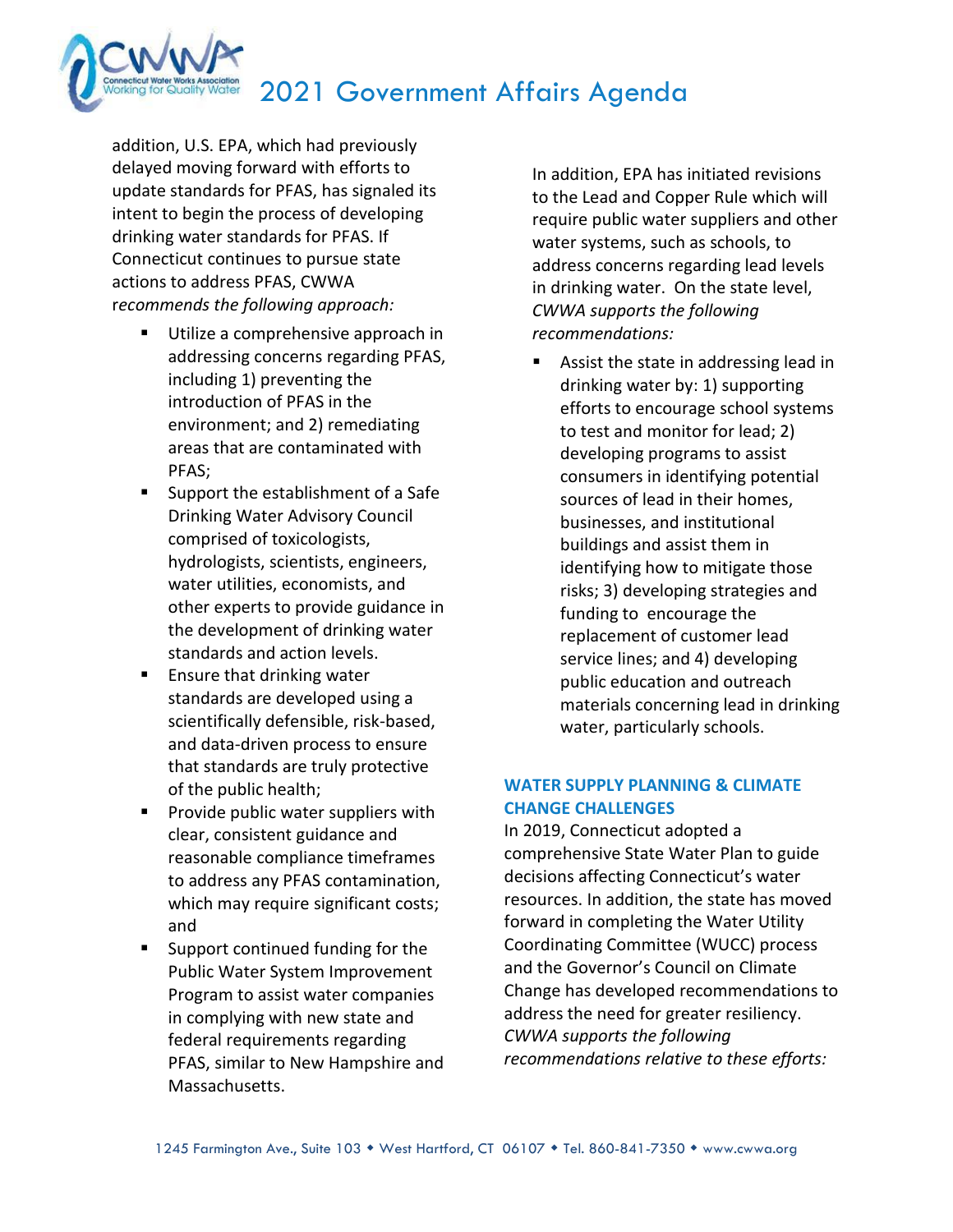- Ensure implementation of the State Water Plan and the WUCC process provides for the continued availability of high quality public water supplies, including 1) Supporting the use of interconnections to address water supply issues; 2) Stronger mechanisms for enforcing water use restrictions during drought and other water supply emergencies; and 3) Adequate protection of safe yield and margin of safety; and
- **Support recommendations of the** Governor's Council on Climate Change that address the need for greater resiliency to protect the quality and availability of public water supplies.

#### **SOURCE WATER PROTECTION**

Source water protection is critical to ensuring the safety and quality of Connecticut's public water supplies. Protecting source water from contamination can reduce treatment costs and risks to public health. *CWWA supports the following recommendations:*

- Continue to fund the state's Open Space & Watershed Acquisition program, which has been a successful tool in protecting watershed lands;
- **Encourage Green Snow Pro training and** certification to promote best management practices and reduce impacts of deicing chemicals on public water supply sources;
- **Adopt legislation requiring the CT Siting** Council to fully consider the impact on water quality and quantity with regard to the siting of solar installations and other renewable energy facilities on watershed lands; and

 Expand the state's efforts to address invasive species/plants.

#### **COST AND OPERATIONAL ISSUES**

As water companies strive to provide customers with safe, adequate public water supplies at a reasonable cost, they are challenged by the costs to comply with new state and federal laws and regulations which require significant investment. In addition, as essential workers, water utilities have faced new operational issues in responding to COVID-19. *CWWA supports the following recommendations:*

- To address concerns regarding the provision of alternative water supplies to customers during extended water supply disruptions, the state should: 1) utilize existing requirements included in the emergency plans water utilities serving more than 1,000 customers are required to submit to DPH for its approval, which include identifying alternative water supplies and how such supplies will be provided to customers; and 2) consider extending similar emergency plan requirements to smaller water utilities.
- **E** Ensure that the state prioritizes compliance issues and provides water companies with greater flexibility and time to meet new requirements;
- Support continued funding for the Public Water System Improvement Program to assist water companies in replacing aging infrastructure and complying with new state and federal requirements regarding emerging contaminants, Manganese, and the replacement of lead service lines;
- Support the creation of a Connecticut Infrastructure Bank to leverage

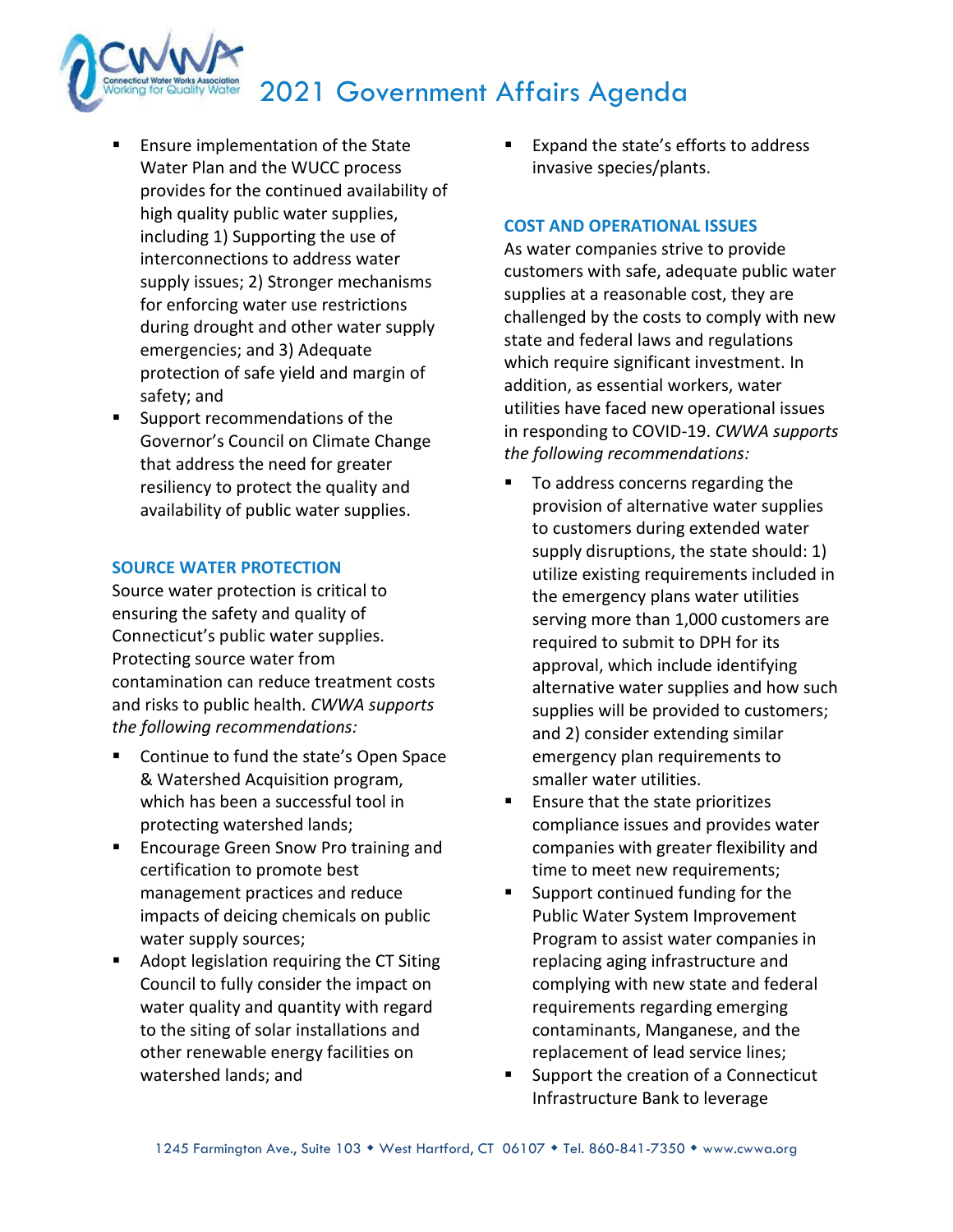financing to fund infrastructure improvements, including projects related to water treatment plants, distribution systems, and pumping stations;

- Authorize water companies to recover Construction Work in Progress (CWIP) for major improvements to water treatment systems; and
- **Alleviate unnecessary costs and** inconsistencies associated with state Department of Transportation road repair requirements, such as compaction testing.

#### **SAFE DRINKING WATER FEE**

To ensure that revenues generated under the Safe Drinking Water Fee are used judiciously to support staffing needed to preserve the primacy role of the state Department of Public Health (DPH), *CWWA supports the following recommendations:*

- To reduce water utility customer fees, the state should: 1) Identify other funding mechanisms to preserve DPH's federally designated drinking water primacy role; 2) Ensure that DPH continues to streamline regulatory processes to improve efficiencies and reduce costs; and 3) maintain the \$3.00 per service connection cap and sunset provisions; and
- Continue to encourage DPH to streamline various regulatory programs and requirements, including exempting routine/minor activities performed on water company lands from DPH's change of use permit.

### **WATER/ENERGY NEXUS**

Water treatment and distribution systems are very energy intensive. As such, energy efficiency programs are critical to water utilities in controlling costs and customer rates as well as in promoting water conservation. *CWWA supports the following recommendations:*

- Expand opportunities for water companies to reduce energy costs and improve energy efficiency, including increasing the cap on Virtual Net Metering (VNM) and making private and regional water utilities eligible to participate in VNM; and
- **E** Ensure that the Public Utilities Regulatory Authority (PURA) ratemaking policies reflect investments and operating expenses needed to support increased energy efficiency at water utilities.

#### **SMALL WATER SYSTEMS**

Hundreds of small water systems, including condominium and homeowners' associations, mobile home parks, and convenience stores, fail to properly maintain water systems, creating public health and safety concerns for customers, DPH and local health agencies. *CWWA supports the following recommendations:*

- Streamline the approval processes for acquisitions of small systems by viable water companies; and
- **Support revisions to Connecticut's** Drinking Water State Revolving Fund to assist small systems in addressing infrastructure needs, including interconnections and regional solutions, to ensure that costs are not borne by customers of companies asked to acquire failing systems.